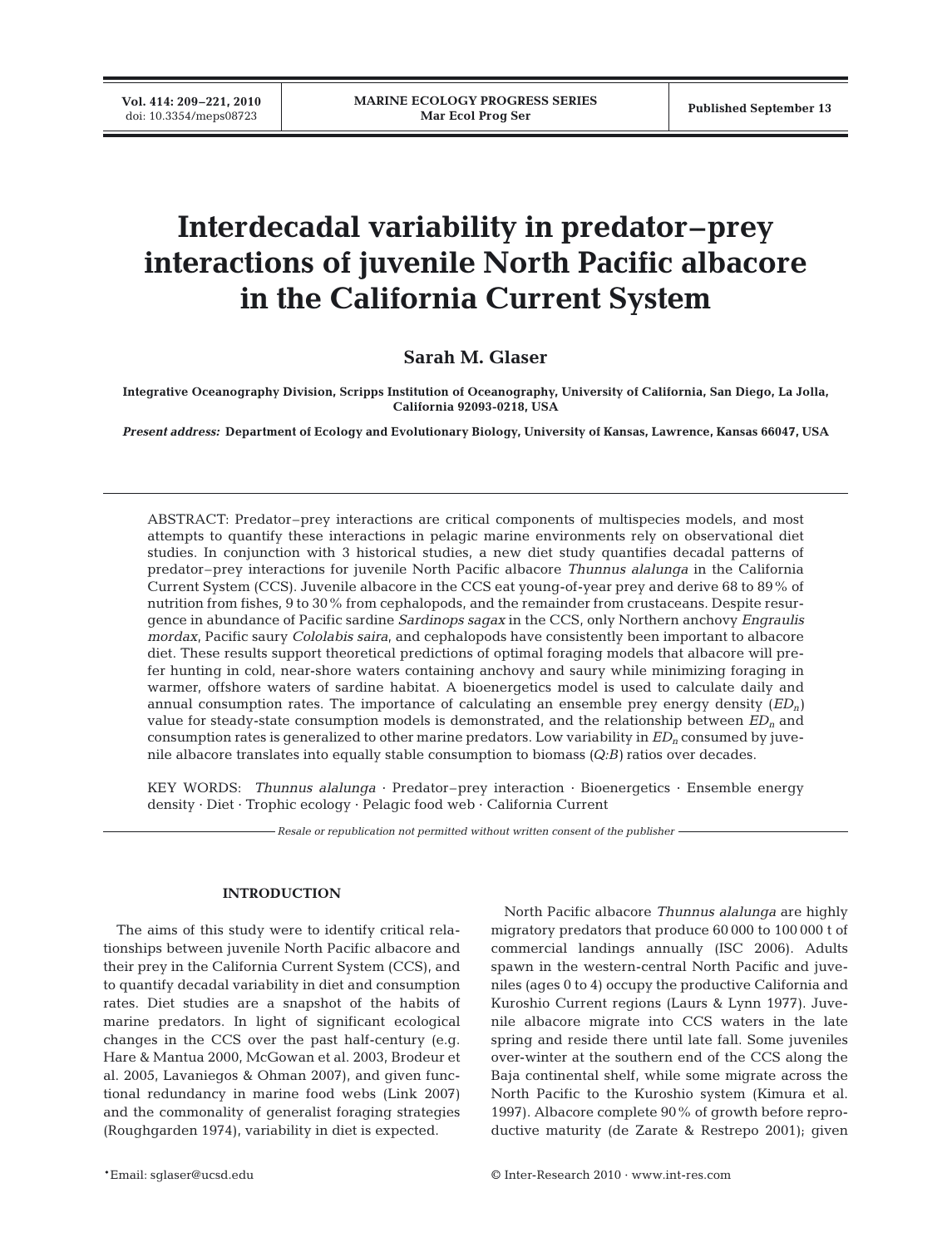the residence time of juveniles in the CCS, their diet in this region is important to the production of the population.

Diet habits of juvenile albacore in the CCS have been described in a host of studies (Hart et al. 1948, Pearcy 1973, Bernard et al. 1985). Three notable studies (McHugh 1952, Iversen 1962 [in conjunction with Graham 1959], Pinkas et al. 1971) are sufficient in scope for interdecadal comparisons. Data collected by Pinkas et al. (1971), in particular, are widely used to parameterize ecosystem models (Kitchell et al. 1999, Olson & Watters 2003, Field et al. 2006). These 3 historical diet studies have never been analyzed in concert. Given the widespread presumption that albacore are opportunistic predators (Pinkas et al. 1971, Watanabe et al. 2004, Consoli et al. 2008), an updated diet study is warranted.

Significant fluctuations in population sizes of 2 forage fishes, *Sardinops sagax* (Pacific sardine) and *Engraulis mordax* (Northern anchovy), have occurred asynchronously over the past century (Soutar & Isaacs 1974, Schwartzlose et al. 1999, Baumgartner et al. 1992, Chavez et al. 2003). Past studies (McHugh 1952, Iversen 1962, Pinkas et al. 1971, Bernard et al. 1985) have identified anchovy, but not sardine, in significant quantities in juvenile albacore diet. However, those studies were conducted during periods of high anchovy and low sardine abundance (Jacobson et al. 1995, Hill et al. 2007). Recently, the relative abundance of these small pelagic fishes has reversed (Hill et al. 2007). Given the biological similarities between these forage species, it is reasonable to hypothesize that juvenile albacore have increased predation on sardine and decreased predation on anchovy.

Predator–prey interactions are critical components of multispecies models, and empirical attempts to quantify interaction strengths rely upon diet studies or field observations of predation. Diet studies are especially useful in poorly observed systems, such as the pelagic environment, where interaction strengths are difficult to quantify (Wootton 1997). For pelagic predators, gut content studies remain the primary method for measuring food web linkages. Estimating variability in diet-derived parameters is a critical step in improving multispecies and ecosystem-based models (Christensen & Walters 2004).

Multispecies models have shown great promise for estimating recruitment and natural mortality, quantifying fishing impact on community structure, and describing climate effects on food webs (e.g. Cox et al. 2002, Watters et al. 2003, Christensen & Walters 2004, Field et al. 2006). However, the complexity inherent in these models obscures more finely resolved components, such as species-level dynamics (Hollowed et al. 2000). Species-specific parameters in ecosystem-scale

models, such as the consumption to biomass ratio *(Q:B)*, can be calculated within the models themselves, but it is important also to validate estimates empirically.

*Q:B* quantifies prey biomass consumed per unit biomass of a predator population on an annual basis (Pauly 1989). This parameter can be used, among other things, to estimate the predation pressure exerted on prey populations and to predict how a predator population may be affected by changes in prey abundance. The potential for sudden and unexpected fluctuations in marine populations, especially fisheries, underscores the importance of predicting community responses to changing climate and fishing pressure (Hare & Mantua 2000, Pauly et al. 2002, Hsieh et al. 2005). Thus, estimates of *Q:B* that are empirically derived for a given species are important for informing adaptive ecosystem-based management.

This study presents new data quantifying diet habits of juvenile albacore in the CCS, and, in the context of 3 prior studies, investigates changes over time. Historical studies are re-analyzed using a contemporary bioenergetics approach, and estimates of energetic demand are used to calculate *Q:B* for juvenile albacore. This is the first study to quantify empirically, for albacore, the suite of prey energy density (*ED)* values consumed and the impacts of variable prey on consumption rates. Results demonstrate that juvenile albacore rely on few species of prey to meet energetic requirements in the CCS.

## **MATERIALS AND METHODS**

**Data collection (present study).** Stomachs from 371 juvenile North Pacific albacore were collected during June to September 2005 and 2006 (Fig. 1). Stomachs were collected by the author on recreational boats  $(n =$ 188) and by captains and crew on 2 commercial boats (n = 183). All boats used troll gear, poles, or hand lines. In all cases, date and location were recorded. Time of day and albacore length were recorded on recreational vessels. Stomachs were removed on deck from fish minutes after death and frozen with dry ice or in a blast freezer; a small percentage  $(-10\%)$  were collected at docks from vessels returning from day trips.

Contents were identified visually by the author exclusively, primarily utilizing fish vertebrae (Clothier 1952), fish otoliths (Harvey et al. 2000), cephalopod beaks (Pinkas et al. 1971, Clarke 1986), and crustacean body and eyeball morphology to identify species to the lowest taxonomic level possible. Unidentifiable remains, tissue from *Sebastes* spp. (rockfishes), and voucher specimens of juvenile cephalopods were sequenced for genetic identification. Lengths of individual prey items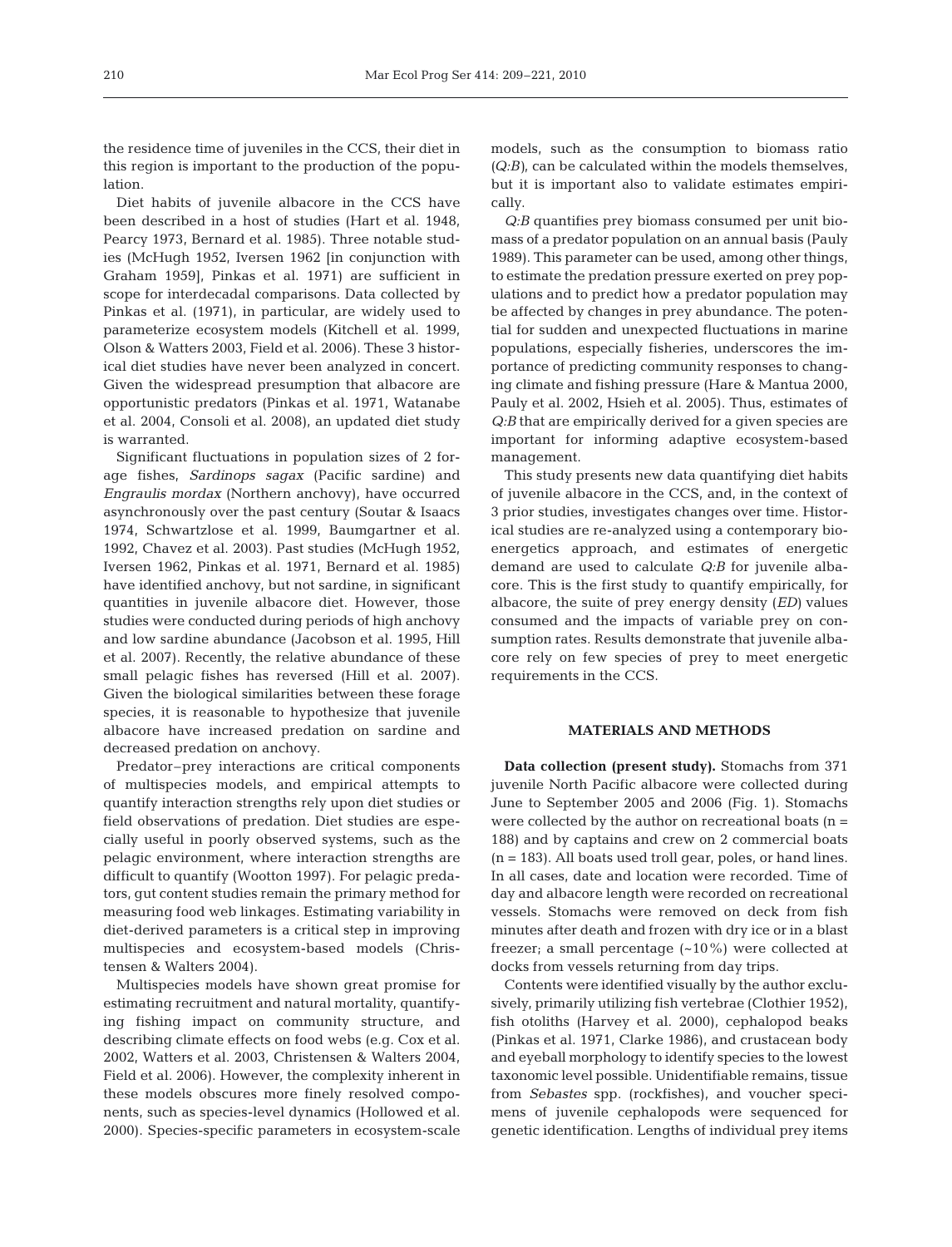

Fig. 1. Distribution of sampling effort for 4 studies of juvenile albacore diet in the California Current System

were measured to reconstruct original (pre-digestion) weights. If a stomach contained a large number of one species, 5 randomly chosen representatives per stomach were measured.

**Data collection (historical studies).** McHugh (1952) collected 321 stomachs during the summers of 1949 and 1950 using unbaited poles (Fig. 1, based on McHugh Fig. 1). Albacore lengths were not provided. McHugh reported mean volumes of individual prey, total volume of species consumed, and frequency of occurrence, but not numbers consumed.

Graham (1959) and Iversen (1962) reported independent results from one study and data are combined here (hereafter, jointly referred to as Iversen 1962). Investigators collected stomachs between 1950 and 1957 using longline, gill net, and troll gear. Only those collected by troll gear ( $n = 155$  and starting in 1954) are analyzed here. Other sampling methods are not comparable due to location or gear bias. Trolling occurred primarily in the CCS, but some  $(n = 38)$  were collected further west (Fig. 1, based on Iversen Table 1) and could not be excluded from the gear-aggregated results. Sampling occurred during fall and winter 1954, 1955, and 1956 and summer 1955, 1956, and 1957. Iversen reported frequency of occurrence, number, and volume of prey items while Graham reported numeric data only.

Pinkas et al. (1971) collected 905 albacore from commercial vessels using troll gear. Sampling took place during July to November 1968 and July to September 1969 (Fig. 1, based on their Fig. 4). They reported frequency of occurrence, number, and volume of prey for each of 3 regions (southern, central, and northern CCS).

**Data analysis.** Stomachs were assigned to one of 3 regions in the California Current based on the regional divisions established by Pinkas et al. (1971). Regions were designated northern (north of 44° N latitude, inclusive), central (between 33° and 44° N latitude) and southern (south of 33° N latitude, exclusive). The northern region lacks data from McHugh (1952) and Iversen (1962) and the southern region lacks data from Iversen (1962).

The energetic contribution *(E)* of prey to the diet of juvenile albacore is  $E_i = W_i \times ED_i$  where  $W_i$  is wet weight (g) and  $ED_i$  is energy density (kJ  $g^{-1}$ ) of species *i*. Published values of prey *ED* and proximate composition were collected. Only 'whole body' values reported as wet weight were used. If *ED* for a species was unavailable, the next highest taxonomic level was used (see supplement a[t www.int-res.com/articles/](http://www.int-res.com/articles/suppl/m414p209_supp.pdf) [suppl/m414p209\\_supp.pdf](http://www.int-res.com/articles/suppl/m414p209_supp.pdf) for details).

The taxonomic resolution of prey and diet metrics in the 4 studies varied. Any prey category that occurred in at least 10 stomachs in any of the 4 studies was analyzed. The degree of digestion was not reported in the historical studies, complicating comparisons of mass data. Therefore, numbers of prey were converted to pre-digested weight using published allometric length–weight relationships. The mean length of prey from 2005–2006 was applied to historical studies. This was justified by the similarity in prey sizes described (see Discussion). For McHugh (1952), percent volume was used directly because numeric data were not reported.

Pre-digested weight was reconstituted as follows. Allometric length-weight relationships were used for all species of fish (Harvey et al. 2000, Froese & Pauly 2008). For crustaceans, measurements of carapace length and wet weight were used (Isaacs et al. 1969). For cephalopods, measurements of beak lower rostral length (LRL) were used to calculate wet weight. The LRL of cephalopod beaks in this study ranged from 0.2 to 2.0 mm. LRL–weight relationships for this range of beak sizes exist for *Loligo opalescens*, *Gonatus* sp., *Onychoteuthis borealijaponica*, and *Abraliopsis* sp. (Wolff 1984, Clarke 1986). Body masses were calculated for these 4 species, and the overall mean was applied to remaining cephalopod species.

A bioenergetics model of albacore (Essington 2003) was used to calculate daily consumption rates. Daily consumption *(C)* is  $C = AL + SMR + AMR + REP + G$ ,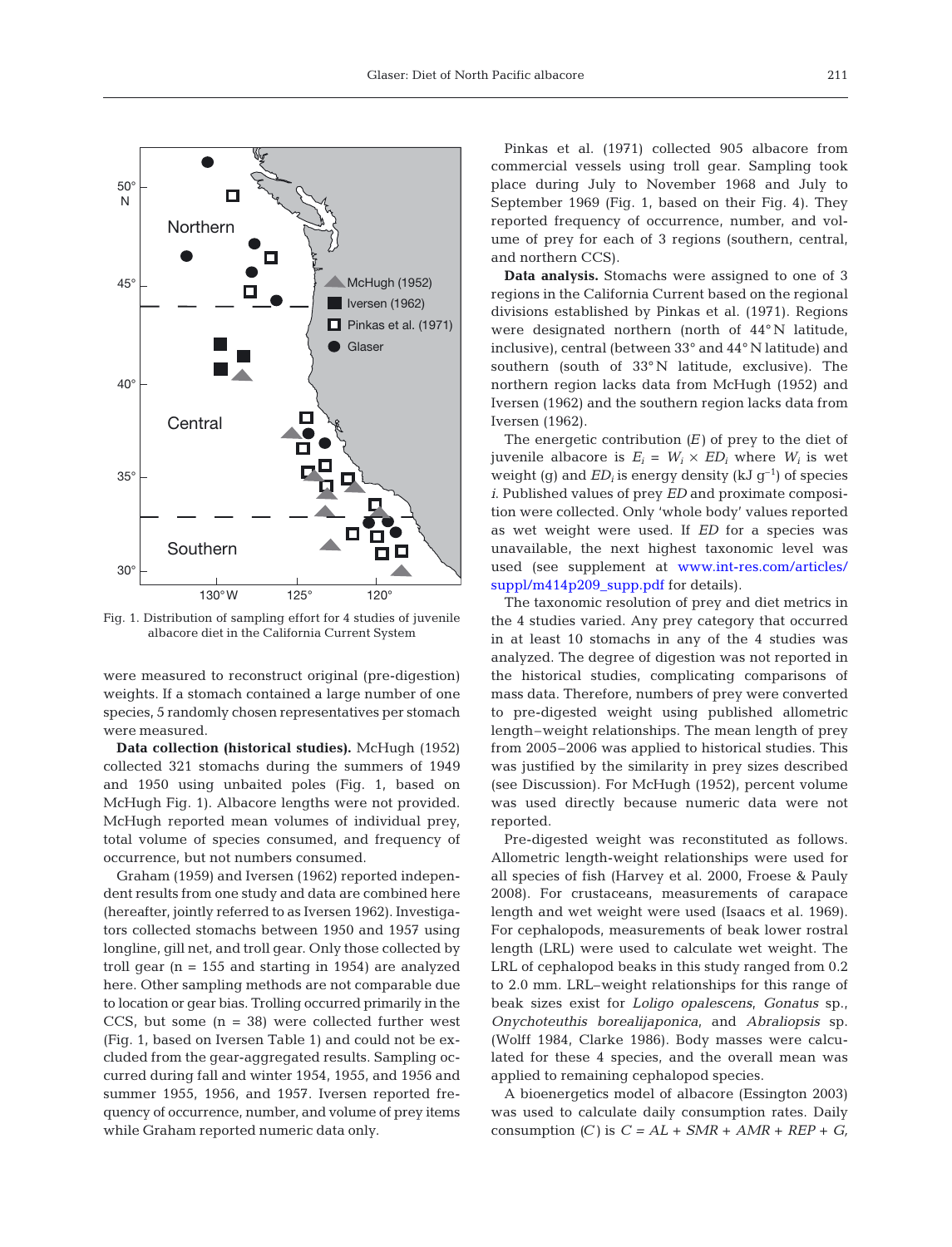where *AL* is loss from assimilation, *SMR* is standard metabolic rate, *AMR* is active metabolic rate, *REP* is reproduction, and *G* is somatic growth. Here, *AL* describes the loss of energy due to feces (10%), excretion (10%), and specific dynamic action (15%) (Olson & Boggs 1986). All components have units of J kg<sup>-1</sup> d<sup>-1</sup>. The model is size- and age-explicit, and includes swimming speed, lift, sex ratio (1:1), and age of reproductive maturity. To quantify the steady-state biomass (g kg<sup>-1</sup> d<sup>-1</sup>) of prey consumed  $(C_B)$ , *C* was multiplied by prey  $ED^{-1}$ . Finally, to calculate annual  $Q:B$ ,  $C_B$  was multiplied over the year.

Parameter uncertainty was quantified by running 10 000 Monte Carlo simulations of the model. Essington (2003) found *Q:B* sensitive to 10% perturbations of *AL*, swimming speed *(xswim*), the slope of the line relating *AMR* to swimming speed ( $x<sub>AMR</sub>$ ), and *ED*. In the simulation, *AL*,  $x_{\text{swim}}$  and  $x_{\text{AMR}}$  varied by 10% and *ED* varied according to the distributions in the literature.

The bioenergetics model was given a temporal component by varying diet according to the historical studies and by sampling from the age distribution of albacore in the CCS. The energy consumed is a weighted combination of the *ED* of prey and the proportion that prey comprises of total intake. Using the percentage weight a taxon contributed to albacore diet, an ensemble energy density value  $(ED<sub>n</sub>)$  was calculated for each study (simply, a weighted mean). To calculate  $ED<sub>n</sub>$  for any non-study year *x*, a weighting function accounted for the distance of year *x* from the 2 studies flanking *x* in time *(i* and *i*+1), such that

$$
ED_{nx} = \left[1 - \left(\frac{t_x - t_i}{t_{i+1} - t_i}\right)\right] \times ED_{ni} + \left[1 - \left(\frac{t_{i+1} - t_x}{t_{i+1} - t_i}\right)\right] \times ED_{ni+1} \quad (1)
$$

where *t* is the year of study *i* or the non-study year *x*. *C* and  $C_B$  are functions of albacore age, therefore the age-distribution of juvenile North Pacific albacore landed by the North American commercial troll fishery from 1966 to 2005 was used to create a distribution from which the simulation sampled. This fishery operates primarily in the CCS and targets juveniles (ISC 2006). To extrapolate for the time period 1949 to 1965, overall age distribution was used. In each iteration, the following variables were randomly sampled from their distributions:  $AL$ ,  $x_{AMR}$ ,  $x_{swim}$ ,  $ED$ , and albacore size/age.  $ED_n$ ,  $C_B$  and  $Q:B$  were calculated along with estimates of uncertainty.

## **RESULTS**

The 4 studies describe diet habits of 1672 juvenile albacore in the CCS at various points during a period spanning 55 yr. Albacore were between 52 and 105 cm in fork length (Table 1), corresponding to age groups of 2 to 3 yr old (Suda 1966). Albacore of this size allocate approximately 10% of energetic intake to growth, 20 to 25% to active metabolism (swimming), 40% to standard metabolism, and the balance is lost (Essington 2003 and values calculated here).

In the CCS, juvenile albacore consumed young-ofyear (YOY) fishes, juvenile cephalopods, and adult zooplankton (Table 2). Juvenile albacore were capable of consuming adult-sized small pelagic fishes, evidenced by the size of bait in stomachs (Table 2). However, excluding bait and saury *Cololabis saira*, their mean prey was recently spawned fishes 15 to 65 mm in length and cephalopods weighing 4 g. The Pacific saury was notable because it was relatively larger than other prey  $(119.1 \pm 68.3 \text{ mm}, 13.0 \pm 20 \text{ g}, \text{mean} \pm \text{SD})$  and the large SD indicated both juvenile and adult saury were eaten. In comparison, anchovy *Engraulis mordax* were consistently of juvenile sizes  $(34.7 \pm 10.0 \text{ mm}, 1.1 \pm 1.3 \text{ g})$ . The remainder of fishes were also juveniles except myctophids, which, while small  $(50.1 \pm 15.8 \text{ mm})$ , were adults. Juvenile rockfish *Sebastes* spp. (14.5 ± 4.5 mm) were a common prey item and were the smallest fish regularly consumed by albacore. Cephalopods were juvenile sizes, and crustaceans (amphipods, decapods, and euphausiids) were adult sizes. While bait boats harvested anchovy and sardine *Sardinops sagax* 15 to 20 cm in length for fishing vessels, the natural prey of albacore were considerably smaller.

Table 3 summarizes prey*ED* values synthesized from the literature and used in the bioenergetics model. Crustaceans and cephalopods were significantly lower in energy content than fishes, although some species of squid were more comparable to fishes. Of the species consumed by albacore, crustaceans ranged from 2.5 to 3.2 kJ  $q^{-1}$ , cephalopods from 3.0 to 6.7 kJ  $q^{-1}$ , and fishes from 3.5 to 7.9 kJ  $q^{-1}$  (see supplement for detailed values).

Depending on the  $ED_n$  of the albacore prey, daily consumption rates could range from 0.02 to 0.12 g  $g^{-1}$  $d^{-1}$  for an age-3 albacore (mean length 65 cm) (Fig. 2). The relationship between biomass consumed and *EDn*

Table 1. *Thunnus alalunga.* Collection years, and fork lengths of juvenile albacore (parentheses: SD) examined in 4 diet studies and from commercial catch (ISC 2006)

| Collection<br>years | Mean length<br>(c <sub>m</sub> ) | Range<br>(c <sub>m</sub> ) | Source               |
|---------------------|----------------------------------|----------------------------|----------------------|
| 1949-1950           | n/a                              | n/a                        | McHugh (1952)        |
| 1954-1958           | $~10-67$                         | $53 - 85$                  | Iversen $(1962)$     |
| 1968-1969           | n/a                              | $52 - 93$                  | Pinkas et al. (1971) |
| $2005 - 2006$       | 75.6 (8.9)                       | $54 - 99$                  | Glaser (this study)  |
| 1966-2005           | 68.4 (6.5)                       | $37 - 105$                 | ISC (2006)           |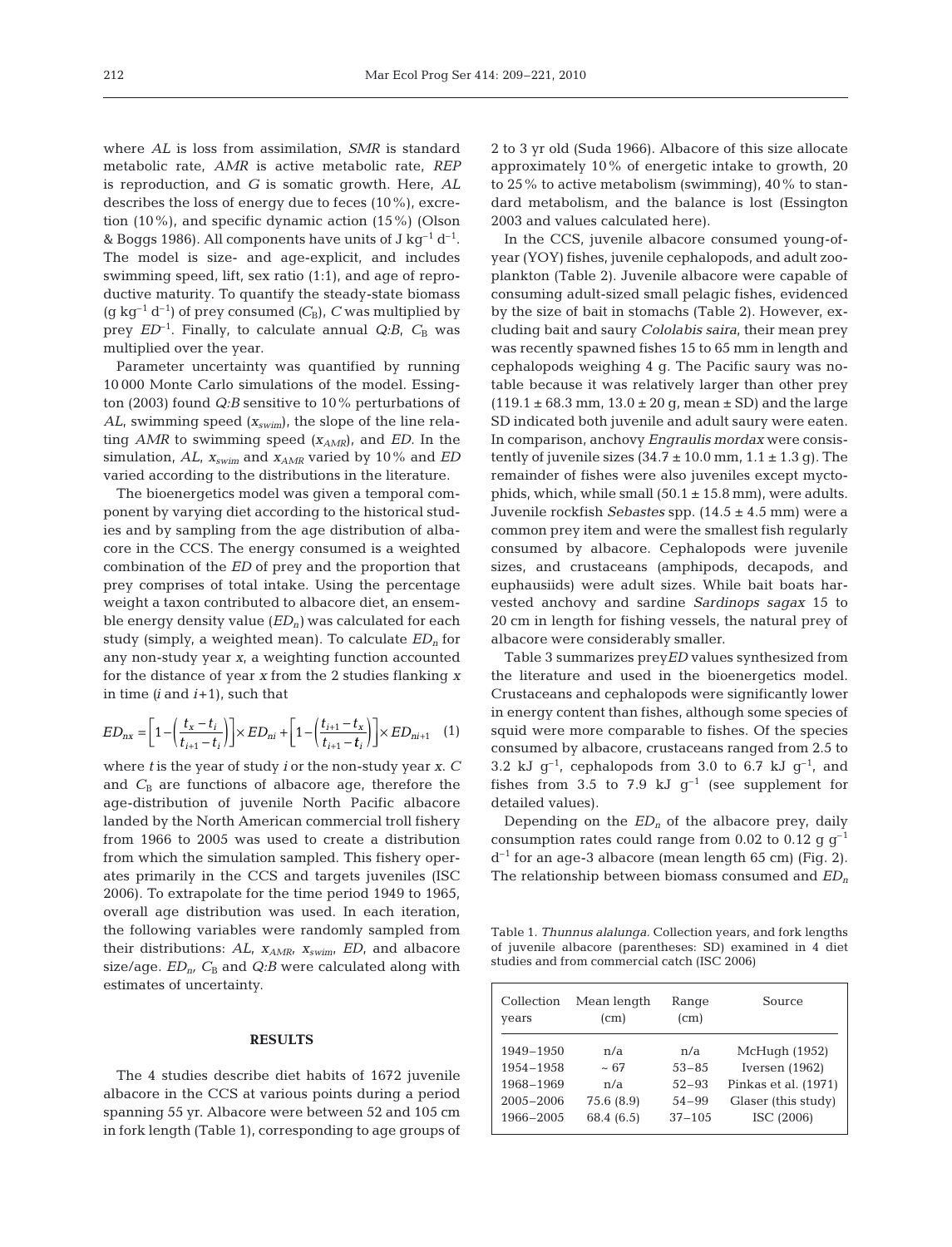| Table 2. Thunnus alalunga. Measured lengths and calculated weights of prey         |
|------------------------------------------------------------------------------------|
| categories common to 4 studies of juvenile albacore diet, mean (SD). Measure-      |
| ments were made from stomach contents collected in 2005–2006 (this study).         |
| Mass values from length-weight relationships were applied to numeric data          |
| from historical studies to reconstruct the pre-digestion wet weights of prey. n is |
| the number of specimens measured                                                   |
|                                                                                    |

| Prey category                                                                                                                                                                                                                                    | n   | Length(mm)                 | $\mathbf n$ | Weight <sup>a</sup> (q) |
|--------------------------------------------------------------------------------------------------------------------------------------------------------------------------------------------------------------------------------------------------|-----|----------------------------|-------------|-------------------------|
| <b>Crustaceans</b>                                                                                                                                                                                                                               |     |                            |             |                         |
| Amphipods                                                                                                                                                                                                                                        | 47  | $11.7b$ (6.5)              | 8           | 0.04(0)                 |
| Pleuroncodes planipes                                                                                                                                                                                                                            | 2   | $33.8b$ (2.5)              | 1           | 2.0                     |
| Euphausiids                                                                                                                                                                                                                                      | 30  | $23.0^{b}$ (4.8)           | 8           | 0.1                     |
| Malacostracans                                                                                                                                                                                                                                   | 24  | $26.3^b$ (8.4)             | 1           | 0.1                     |
| Cephalopods                                                                                                                                                                                                                                      | 181 | $0.8^{\text{c,f}}(0.2)$    | 181         | 3.8 <sup>f</sup> (4.0)  |
| <b>Fishes</b>                                                                                                                                                                                                                                    |     |                            |             |                         |
| Cololabis saira                                                                                                                                                                                                                                  | 87  | $119.1^d$ (68.3)           | 87          | 13.0 (20.0)             |
| Engraulis mordax                                                                                                                                                                                                                                 | 421 | $34.7d$ (10.0)             | 421         | 1.1(1.3)                |
| Sardinops sagax                                                                                                                                                                                                                                  | 128 | $49.2d$ (16.9)             | 128         | 1.8(3.6)                |
| Sebastes spp.                                                                                                                                                                                                                                    | 29  | $14.5^d$ (4.5)             | 29          | 0.1(1.0)                |
| Merluccius productus                                                                                                                                                                                                                             | 232 | $60.9^{\circ}$ (15.3)      | 232         | 2.1(2.0)                |
| Trachurus symmetricus                                                                                                                                                                                                                            | 7   | 64.7 $^{e}$ (39.3)         | 7           | 12.5(17.6)              |
| Myctophidae                                                                                                                                                                                                                                      | 16  | $50.1^{\circ}$ (15.8)      | 16          | 1.9(1.4)                |
| Fishes (other)                                                                                                                                                                                                                                   | 942 | 49.7 <sup>f,g</sup> (34.9) | 942         | $2.5^{f,g}$ (7.3)       |
| Engraulis mordax bait                                                                                                                                                                                                                            | 29  | $100.0^d$ (22.8)           | 29          | 13.6(7.0)               |
| Sardinops sagax bait                                                                                                                                                                                                                             | 39  | $145.5^d$ (16.2)           | 39          | 33.0 (12.9)             |
| Scomber japonicus bait                                                                                                                                                                                                                           | 8   | $227.7^{\circ}$ (36.1)     | 8           | 60.9 (21.5)             |
| <sup>a</sup> Wet weight. <sup>b</sup> Tip of rostrum to end of telson (mm). <sup>c</sup> Beak lower rostral length<br>(mm). <sup>d</sup> Standard length (mm). <sup>e</sup> Total length (mm). <sup>f</sup> Taxonomic mean. <sup>g</sup> 'Other' |     |                            |             |                         |

Table 3. *Thunnus alalunga.* Energy density (*ED*, mean ± SD) values (kJ  $g^{-1}$ ) of prey common to 4 studies of juvenile albacore diet in the California Current System

category measurements include unknown and identified (above) fishes

| ED            |
|---------------|
| $2.5 \pm 0.9$ |
| $3.0 \pm 1.3$ |
| $3.1 \pm 1.1$ |
| $3.2 \pm 1.1$ |
| $4.4 \pm 0.5$ |
| $7.5 \pm 1.0$ |
| $6.6 \pm 0.5$ |
| $7.3 \pm 0.6$ |
| $4.2 \pm 0.3$ |
| $5.9 \pm 1.3$ |
| $6.4 + 0.5$   |
| $7.1 \pm 0.6$ |
| $7.1 \pm 0.6$ |
| $5.2 \pm 0.4$ |
| $6.6 \pm 0.6$ |
|               |

varies geometrically:  $C_B = C \times ED^{-1}$ . Thus, the sensitivity of the model depends on the magnitude of *EDn*. Due to the high proportion of fish in albacore diet, the 4 studies cluster along the flat portion of the curve relating consumption rates to prey *ED* (Fig. 2).

In general, over a period of 55 yr and 3 regions of the CCS, albacore primarily consumed anchovy, saury, and cephalopods, based on percent energetic contribution *(E)*. Table 4 describes the spatial and temporal patterns evident in juvenile albacore diet, to the extent that data were available.

In the northern region, anchovy were the largest single-species component of diet; however, anchovy were far more predominant (68% versus 30%) in 1968–1969 than in 2005– 2006. In the late 1960s, cephalopods were the second most important prey group (14%). All other taxa each comprised less than 10% of the diet, with saury (8%), myctophids (5%), and crustaceans (4%) being notable. In 2005–2006, the sum of all crustaceans comprised the largest component of the diet (31.5%); the group Crustaceans was primarily undifferentiated decapods or euphausiids. Juvenile hake appeared in albacore diet for the first time on record in 2005–2006 and were the second most important (21%) single-species prey group in the northern region, followed by cephalopods (5%) and juvenile sardine (4%).

The central region contained data from all 4 diet studies and showed, overall, a predominance of saury and cephalopods in the diet, with important exceptions. Anchovy were the most important (38%) prey in 1949–1950, while hake were the most important (38%) during 2005–2006. In these 2 studies, saury and cephalopods were, respectively, the second and third most important prey groups, whereas they were the first and second most important groups during the intervening studies (1954–1957 and 1968–1969). Cephalopods dominated diet in the central region in 1968–1969 (63%), the highest contribution of cephalopods in any interval. Crustaceans were a less important component of diet here, comprising only 1 to 10% of *E*.

Diet in the southern region, generally speaking, was dominated by the same prey: saury was the most important group in 1949–1950 (61%) and 1968–1969 (59%), while cephalopods were either the second or third most important group in all 3 studies available. In the earliest study, crustaceans comprised the second most important group (11%). Anchovy were important in 1968–1969 (17%) and 2005–2006 (67%) but were not significant in 1949–1950. Notably, sardine was the second most important component of diet (15%) in this region during the 2005–2006 study, and hake were not present.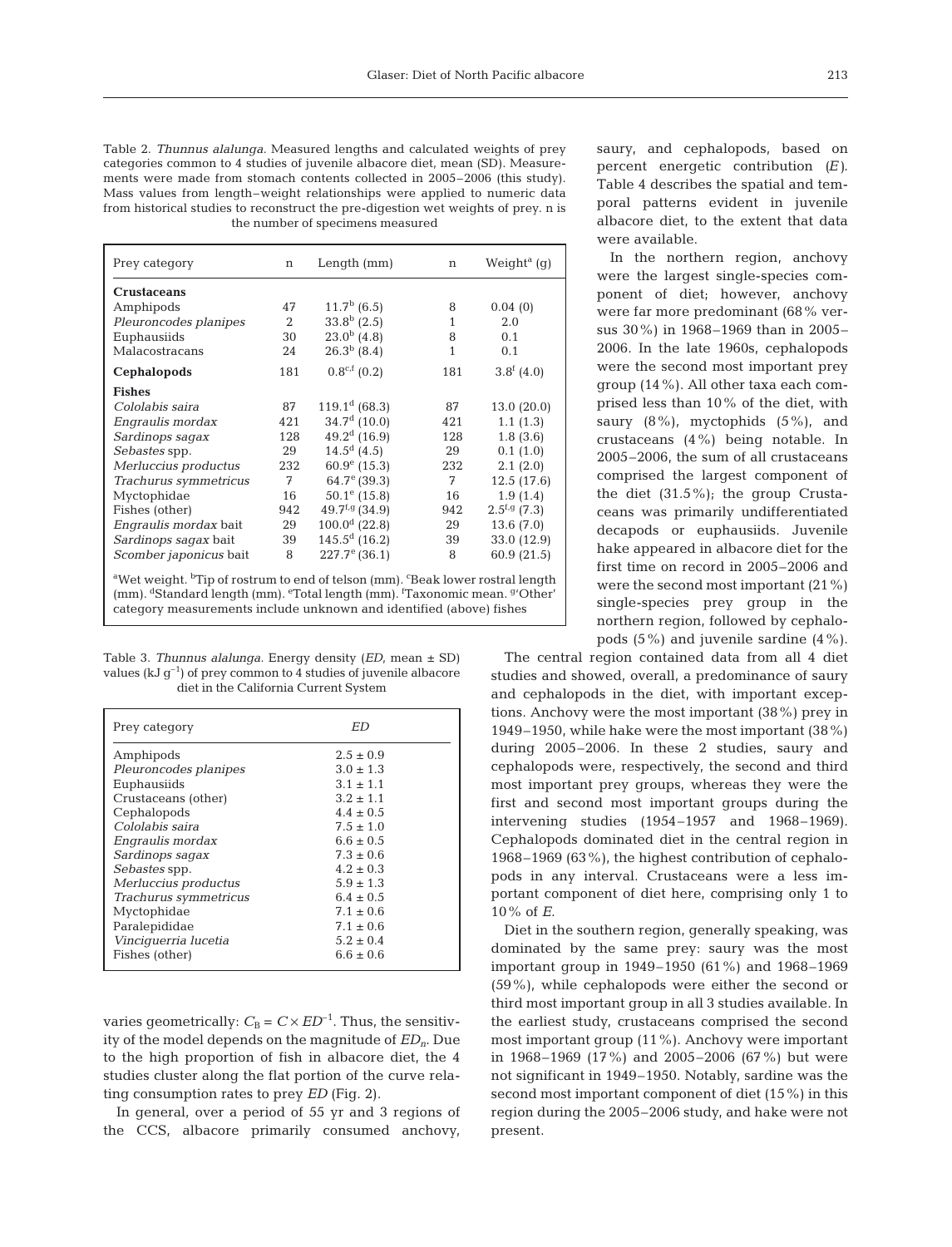

Fig. 2. *Thunnus alalunga.* Influence of prey energy density (*ED)* on steady-state daily consumption rates of juvenile albacore. Rates were calculated according to Essington (2003) for age-3 albacore (mean weight 5.9 kg). The ensemble energy density (a weighted mean, *EDn*) calculated for the 4 diet studies is marked. The range of *ED* values for prey species is shown for reference

 $ED_n$  estimated for the 4 studies was comparable, ranging from 6.0 to 7.0 kJ  $g^{-1}$  with low variability (Table 5). A juvenile albacore feeding in the CCS consumed between 18.0 to 21.0 g of prey per kg of body mass per day  $(C_B)$ . Using an age-3 albacore (5.9 kg, 65 cm) as an example, this estimate of  $C_B$  translates into a steady-state energetic intake of between 106.2 and 123.9 g per albacore per day.

The mean annual *Q:B* was consistent between studies and ranged from  $6.7$  to  $8.0 \,\mathrm{yr}^{-1}$  (Fig. 3). The greatest variability occurred early in the time series when 3 diet studies were close in time. The studies in the late 1960s and 2005–2006 had similar *EDn* values and the *Q:B* line is relatively flat through this period. Given the wide temporal spacing between these studies, it is impossible to know whether changes in diet (and hence changes in *Q:B)* were gradual or sudden; the weighting function used here assumed the former.

## **DISCUSSION**

#### **Spatial and temporal patterns**

This study presents observational evidence that only 2 or 3 species of fish were important prey items for juvenile albacore in the CCS. Based on 4 diet studies, juvenile albacore obtain greater than 60% of their total energetic intake from 2 species of coastal pelagic fish: Northern anchovy *Engraulis mordax* and Pacific saury *Cololabis saira*. These results have been consistent over 50 yr and are corroborated by other studies of juvenile albacore (not analyzed here due to scope) which found saury and anchovy were dominant prey off Vancouver Island during 1941–1947 (Hart et al. Table 4. *Thunnus alalunga.* Energetic contribution (*E,* %) of prey to diet of juvenile albacore in the California Current. Studies are: McHugh (1952), Iversen (1962), Pinkas et al. (1971), and Glaser (this study). Columns are years data were collected. Prey categories represent taxa in common to the 4 studies, in general distinguishing any species category accounting for ≥1% of *E*

| Prey category         | $1949-$<br>1950          | 1954–<br>1957            | $1968-$<br>1969 | $2005 -$<br>2006 |
|-----------------------|--------------------------|--------------------------|-----------------|------------------|
| Northern              |                          |                          |                 |                  |
| Amphipods             |                          |                          | 0.0             | 0.7              |
| Pleuroncodes planipes | $\overline{a}$           |                          | 0.0             | 0.0              |
| Euphausiids           | $\overline{a}$           |                          | 0.0             | 14.1             |
| Crustaceans (unid.)   | $\overline{\phantom{0}}$ |                          | 3.9             | 17.4             |
| Cephalopods           | -                        | -                        | 14.3            | 4.7              |
| Cololabis saira       | -                        |                          | 8.1             | 0.7              |
| Engraulis mordax      |                          |                          | 67.8            | 29.8             |
| Sardinops sagax       |                          |                          | 0.0             | 4.3              |
| Sebastes spp.         | $\overline{a}$           |                          | 0.1             | 4.3              |
| Merluccius productus  | $\overline{\phantom{0}}$ | $\overline{\phantom{0}}$ | 0.0             | 20.9             |
| Trachurus symmetricus | $\overline{\phantom{0}}$ | L.                       | 0.0             | 0.0              |
| Myctophidae           |                          |                          | 5.4             | 0.5              |
| Paralepididae         | $\overline{\phantom{0}}$ |                          | 0.1             | 0.0              |
| Vinciguerria lucetia  |                          |                          | 0.0             | 0.0              |
| Fishes (other)        |                          |                          | 0.3             | 2.5              |
| <b>Central</b>        |                          |                          |                 |                  |
| Amphipods             | 0.9                      | 0.1                      | 0.3             | 1.2              |
| Pleuroncodes planipes | 0.0                      | 0.0                      | 0.0             | 0.0              |
| Euphausiids           | 6.5                      | 0.4                      | 2.6             | 0.4              |
| Crustaceans (unid.)   | 3.4                      | 0.0                      | 0.1             | 0.3              |
| Cephalopods           | 11.6                     | 10.3                     | 63.3            | 18.9             |
| Cololabis saira       | 22.3                     | 85.1                     | 17.2            | 30.5             |
| Engraulis mordax      | 37.6                     | 0.0                      | 2.1             | 1.5              |
|                       | 0.0                      | 0.0                      | 0.0             | 0.5              |
| Sardinops sagax       | 1.5                      | 0.0                      | 1.1             | 2.8              |
| Sebastes spp.         | 0.0                      | 0.0                      | 0.0             | 37.6             |
| Merluccius productus  | 0.0                      |                          | 0.0             | 0.0              |
| Trachurus symmetricus | 1.2                      | 0.0<br>1.1               | 8.6             | 0.6              |
| Myctophidae           | 0.0                      |                          |                 | 0.0              |
| Paralepididae         |                          | 0.0                      | 0.4             |                  |
| Vinciquerria lucetia  | 0.0                      | 0.0                      | 0.0             | 0.0              |
| Fishes (other)        | 15.0                     | 3.0                      | 4.3             | 5.7              |
| Southern              |                          |                          |                 |                  |
| Amphipods             | 1.4                      |                          | 0.0             | 0.5              |
| Pleuroncodes planipes | 5.8                      |                          | 0.3             | 0.0              |
| Euphausiids           | 3.5                      | -                        | 0.1             | 0.1              |
| Crustaceans (unid.)   | 0.4                      |                          | 0.0             | 3.5              |
| Cephalopods           | 9.0                      |                          | 18.5            | 11.4             |
| Cololabis saira       | 61.4                     |                          | 59.1            | 0.4              |
| Engraulis mordax      | 2.8                      | $\overline{\phantom{0}}$ | 17.1            | 67.4             |
| Sardinops sagax       | 0.0                      |                          | 0.0             | 15.3             |
| Sebastes spp.         | 0.9                      | -                        | 0.4             | 0.0              |
| Merluccius productus  | 1.8                      |                          | 0.0             | 0.0              |
| Trachurus symmetricus | 0.0                      |                          | 0.1             | 0.0              |
| Myctophidae           | 0.7                      |                          | 0.6             | 0.0              |
| Paralepididae         | 0.0                      |                          | 0.1             | 0.0              |
| Vinciguerria lucetia  | 3.3                      | $\overline{\phantom{0}}$ | 0.0             | 0.0              |
| Fishes (other)        | 8.9                      | $\overline{a}$           | 3.8             | 1.5              |
|                       |                          |                          |                 |                  |

1948), saury were the dominant prey off Oregon during 1970 (Pearcy 1973), and juvenile anchovy were the dominant prey off Southern California during 1983 (Bernard et al. 1985). Finally, cephalopods were an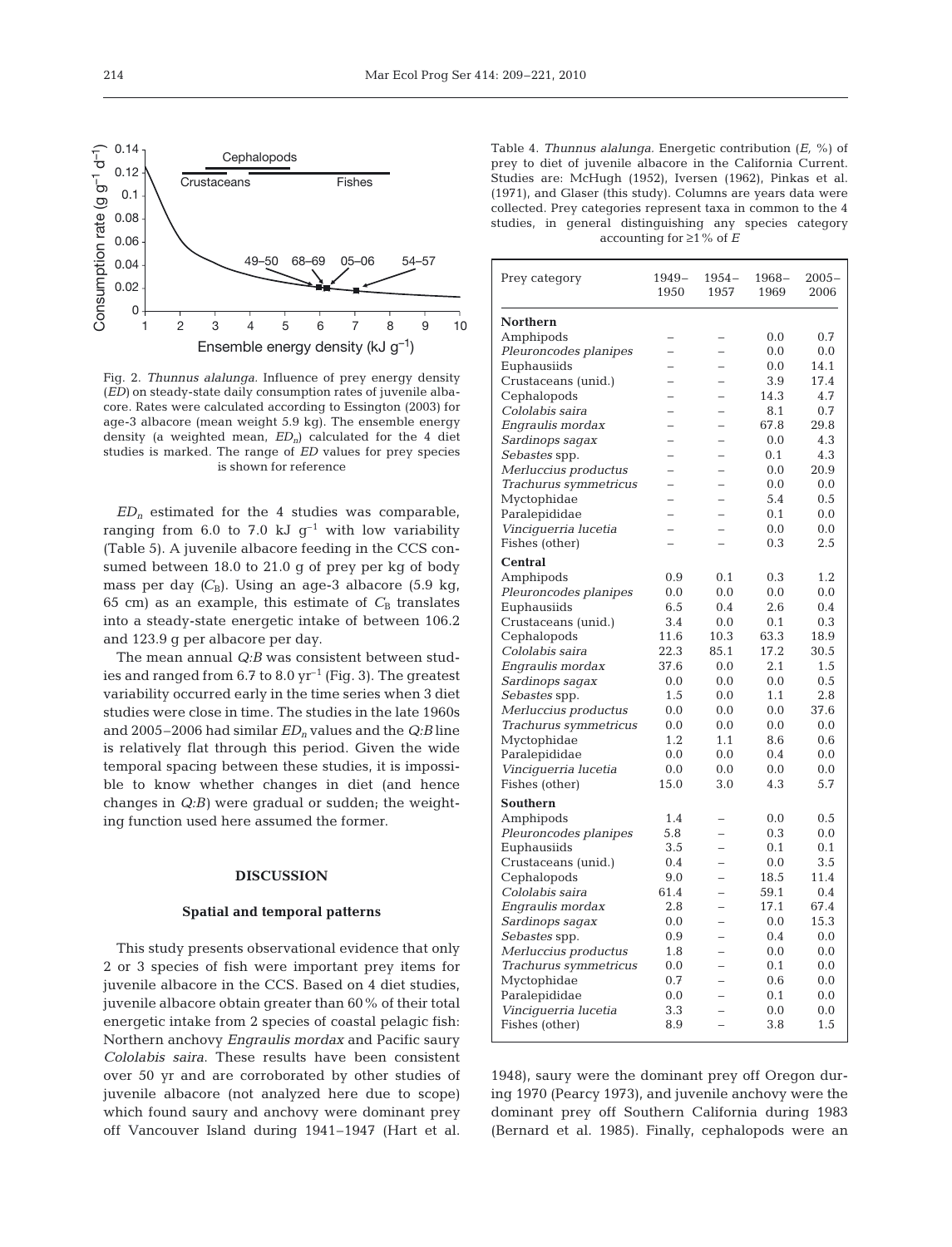Table 5. *Thunnus alalunga.* Estimates of diet-derived bioenergetic parameters (mean ± SD**)** for juvenile albacore from 4 diet studies. Values were calculated from aggregated study data (not separated into regions). The ensemble*ED* is the weighted mean energy density value. Consumption rate and daily demand (prey biomass consumed at steady-state) were calculated using a bioenergetics model (Essington 2003) for an age-3 albacore of mean weight (5.9 kg)

| Data<br>collection |             | Ensemble Consumption | Demand<br>$ED$ (kJ g <sup>-1</sup> ) (g g <sup>-1</sup> d <sup>-1</sup> ) (g albacore <sup>-1</sup> d <sup>-1</sup> ) | Source               |
|--------------------|-------------|----------------------|-----------------------------------------------------------------------------------------------------------------------|----------------------|
| 1949-1950          | $6.0 + 0.9$ | $0.021 + 0.005$      | $124.5 \pm 28.8$                                                                                                      | McHugh (1952)        |
| 1954-1957          | $7.0 + 0.9$ | $0.018 \pm 0.004$    | $105.7 + 20.9$                                                                                                        | Iversen $(1962)$     |
| 1968-1969          | $6.2 + 0.7$ | $0.020 \pm 0.004$    | $120.4 \pm 26.0$                                                                                                      | Pinkas et al. (1971) |
| $2005 - 2006$      | $6.2 + 0.9$ | $0.020 \pm 0.004$    | $119.6 \pm 24.7$                                                                                                      | This study           |



Fig. 3. *Thunnus alalunga.* Consumption metrics for juvenile albacore in the California Current System calculated from a bioenergetics model (Essington 2003).  $(\blacklozenge)$  years when data from a diet study parameterized the model; years between studies were extrapolated. The 90% confidence intervals (thin line) were obtained from a Monte Carlo simulation. (a) Annual consumption to biomass ratio (*Q:B)*. (b) Ensemble energy density (*EDn)* of prey suite

important component of albacore diet in all 3 regions investigated.

There have been important spatial and temporal exceptions to these general patterns. Saury occurred in much lower proportions in juvenile albacore diet in the northern region (note that Pearcy 1973 found significant amounts of saury in diet in this region, but data were collected over only 6 d and from a limited spatial area). Crustaceans were significant only in the northern region in one study (2005–2006). Anchovy were always important in the northern region, but were only found in large quantities in the central region during 1954–1957 when they were not found in the southern region. For all other studies, including one sampling trip in 1983 (Bernard et al. 1985), anchovy

were important in the southern region. Hake were an important component in the northern and central regions during 2005–2006, but were not documented in notable quantities in other studies. Finally, sardine were important in the southern region (and occurred in the northern region) during 2005–2006, but not elsewhere.

It has long been hypothesized (Laurs & Lynn 1991), and more recently demonstrated (Barr 2009), that the juvenile albacore population in the CCS is made up of northern and southern subpopulations, split around 40° N, with differing migration routes and possibly growth rates. In diet, saury were less abundant north of 44° N, and hake were absent south of 33° N. Otherwise, there are no strong regional patterns to diet that could differentially affect these subpopulations.

Juvenile albacore prey almost exclusively on YOY fishes, with the exception of predation on adult saury. Data collected in 2005–2006 quantify these results, while the discussions of prey sizes in historical studies corroborate them. Comments by Hart et al. (1948), Iversen (1962), and Pinkas et al. (1971) suggested fish prey were of juvenile sizes. Measurements of individual volume (McHugh 1952) and length (Bernard et al. 1985) demonstrated that fact. Finally, albacore also consumed juvenile (but not adult) Japanese anchovy *Engraulis japonicus* in the Western Pacific Ocean (Watanabe et al. 2004).

#### **Prey preferences: anchovy over sardine**

The CCS contains many species of forage fish: anchovy, saury, hake, sardine, jack mackerel *Trachurus symmetricus*, and Pacific mackerel *Scomber japonicus*. Jack mackerel and Pacific mackerel have never been found in significant quantities as prey of albacore, and sardine were only important in the southern region during 2005–2006. These results belie the conventional wisdom that albacore are true generalists (Pinkas et al. 1971, Watanabe et al. 2004, Consoli et al.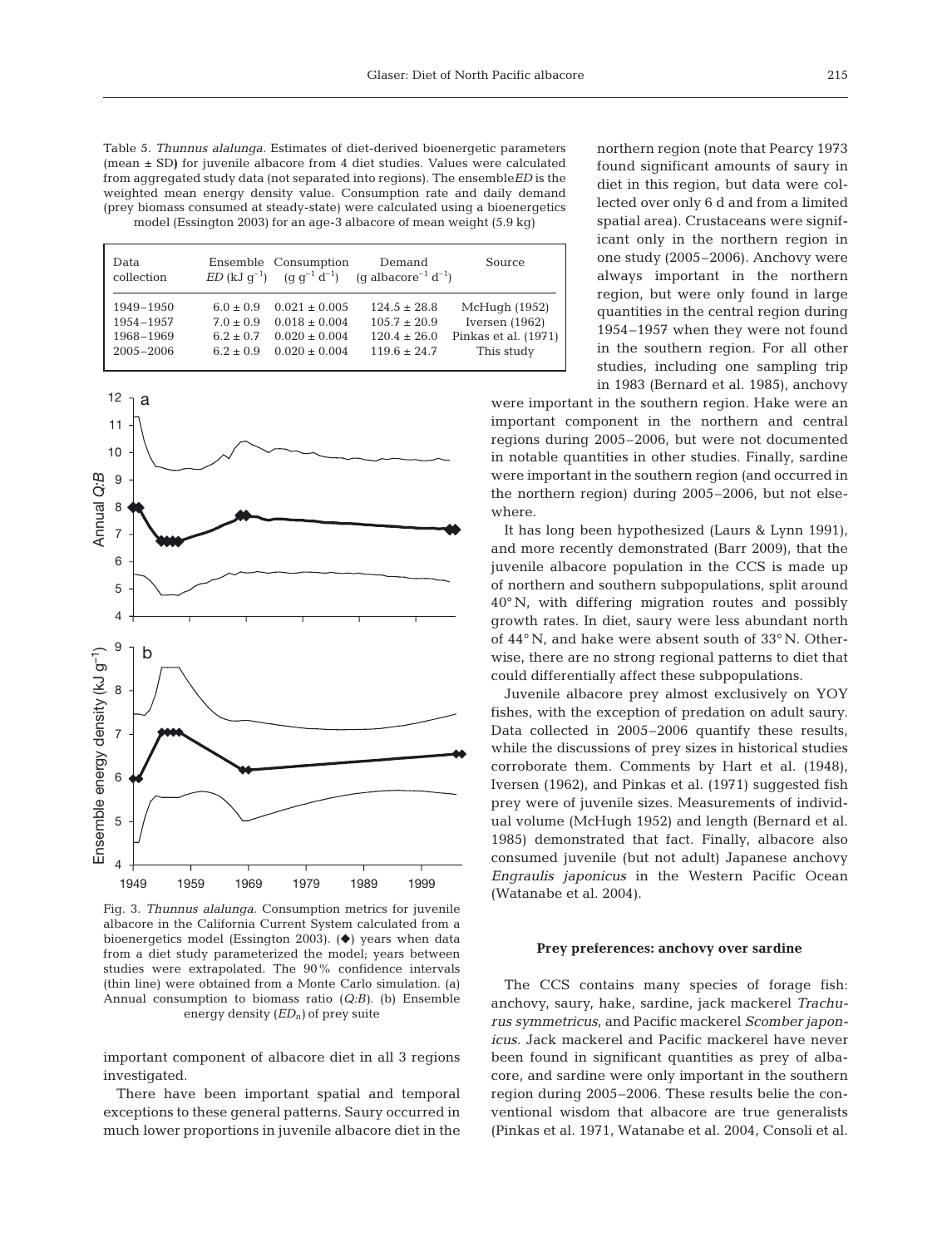2008) and suggest that albacore have diet preferences. Without concurrently quantifying relative abundance of prey, in particular of YOY fishes, I cannot demonstrate that juvenile albacore are selectively consuming anchovy, saury, and sometimes hake over sardine and mackerel. Nevertheless, observational evidence suggests that juvenile albacore are not consuming prey in proportion to their relative abundance at the scale of the California Current ecosystem.

Continuous long-term biomass time series for YOY fishes are available for hake and Pacific mackerel (1966 to present and 1929 to present, respectively). Sardine time series contain a gap from 1964 to 1981, anchovy data span 1963 to 1994 and are limited to the southern subpopulation, and jack mackerel and saury are not assessed (Fig. 4). Consequently, the 2 primary prey species are too data-poor to make conclusive statements about preference or selectivity. However, Fig. 4 does support some conjecture. When time series coincide, YOY Pacific mackerel were considerably less abundant than sardine, anchovy, or hake, and they did not appear in albacore diet. During 1968–1969 (Pinkas et al. 1971), abundance of YOY anchovy and hake were comparable; sardine were not assessed but were assumed to have been far less abundant (Jacobson & MacCall 1995). By the 2005–2006 study, anchovy assessments were no longer carried out. Sardine recruitment has been high over the past 2 decades, and YOY sardine were more abundant than YOY hake and likely were more abundant than anchovy during 2005 and 2006 (Hill et al. 2007). Thus, one might expect sardine to be more common in diet recently if relative abundance in the CCS were the dominant predictor of diet habits.

These 4 diet studies failed to find sardine in significant quantities, with the important exception of the southern region during 2005–2006. Thus, while it is assumed that sardine were higher in abundance than anchovy in the CCS during this period (Hill et al. 2007), the diet of albacore did not reflect a major shift in prey species from anchovy to sardine. However, the finding of significant predation on sardine in the southern CCS indicates that, during periods of higher sardine abundance, albacore can and do consume them. Sardine recruitment during 2005 and 2006 was higher than during the 1950s and 1960s (when past diet studies were conducted), but recruitment was lower on average than over the past decade (Hill et al. 2007, Fig. 4). Had diet data been col-



Fig. 4. Time series of abundance for age-0 (recruitment) anchovy (Jacobson et al. 1995), sardine (Jacobson & MacCall 1995, Hill et al. 2007), hake (Helser et al. 2006), and Pacific mackerel (Hill & Crone 2005). Diet study years are circled. Note the different *y*-axes. For anchovy, biomass was converted to numbers based on a mean weight of age-0 anchovy of 10 g (Methot 1989)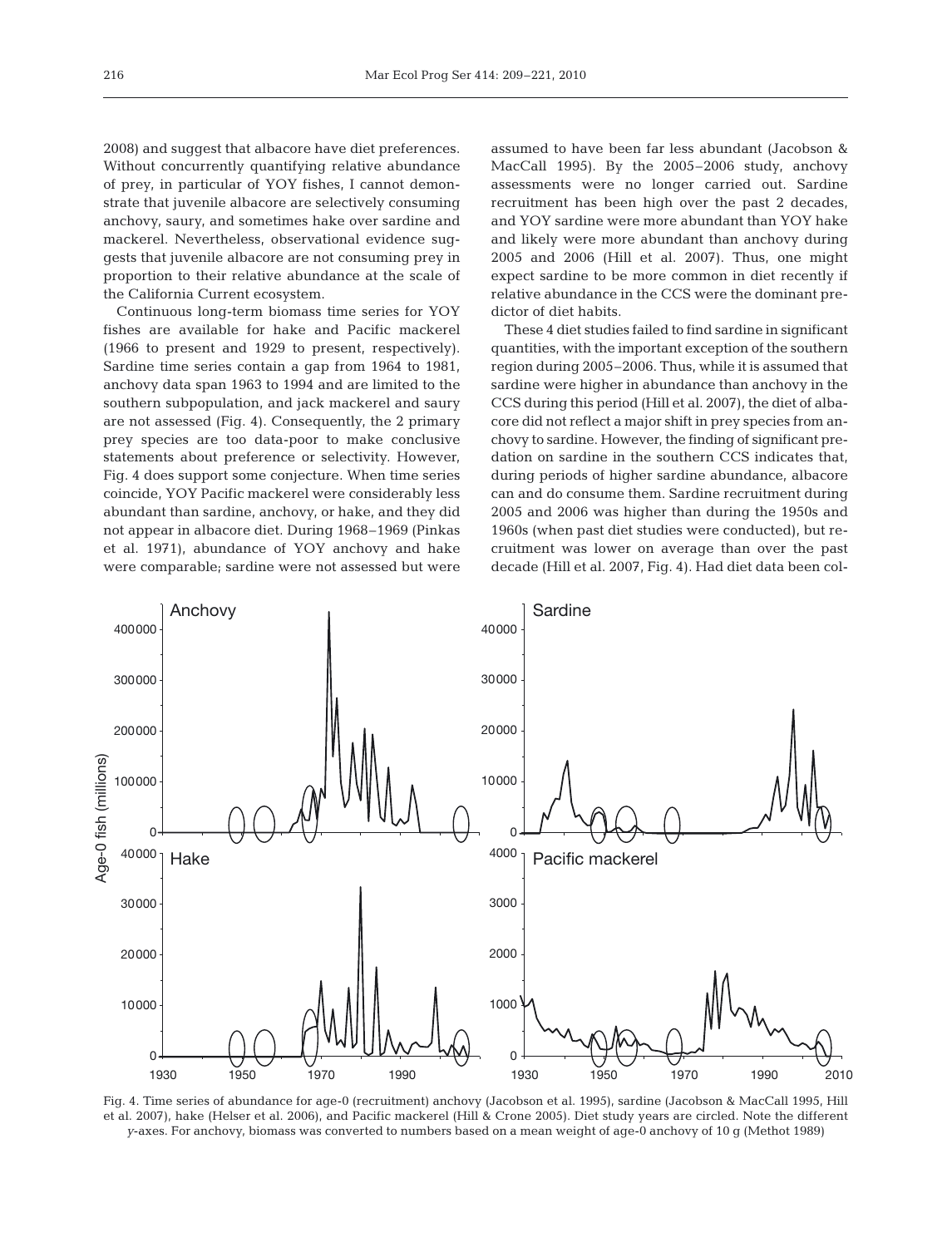lected during years of high sardine recruitment (e.g. 1998 or 2003), predation on juvenile sardine may have rivaled or exceeded predation on anchovy.

Several important caveats to these conjectures must be made. First, the population estimates from which Fig. 4 was constructed are age-based stock assessments associated with high uncertainty in mortality rates and thus in recruitment biomass (see assessment reports cited). Second, the time series describe populations or subpopulations that do not fully overlap each other or span the CCS. Anchovy data are for the central substock residing south of 35° N (Jacobson et al. 1995a), and anchovy biomass estimates for the northern substock do not exist. Furthermore, with a possible northward shift in hake spawning grounds (Phillips et al. 2007), the hake population is unlikely to overlap the southern anchovy population. Finally, adult sardine and mackerel tend to occupy waters further offshore than hake or anchovy (Agostini et al. 2006, Checkley et al. 2000). Consequently, inferences must be made carefully; data simply are not available to conclude whether active preferences in albacore diet exist.

#### **Thermal preferences drive predation**

Optimal foraging theory provides several hypotheses for why albacore may consume anchovy, saury, and (recently) hake instead of sardine (MacArthur & Pianka 1966, Kirby et al. 2000). First, sardine could be faster swimmers than other species and therefore more costly to chase. However, at the size consumed by albacore during summer and fall months, there is little difference in swimming speed of sardine and anchovy (van der Lingen 1995). Second, sardine could be of inferior energetic quality (Emlen 1966); however, sardine is considerably higher in *ED* than hake, slightly higher than anchovy, and only slightly lower than saury (Table 3). Third, albacore may not co-exist with sardine at mesoscales or during feeding events.

Adult sardine live further offshore than anchovy, saury, or juvenile hake, and the species have distinct spawning regions (Checkley et al. 2000). Sardine spawn in warmer (13° to 25ºC) offshore waters (Lluch-Belda et al. 1991) subject to weaker, slower rates of curl-driven upwelling (Rykaczewski & Checkley 2008), whereas anchovy and saury spawn in colder nearshore waters with stronger coastal upwelling [respectively, 11.5 to 16.5ºC (Lluch-Belda et al. 1991) and 13 to 18ºC (Kurita 2006)]. Newly spawned hake are found in nearshore waters during spring and summer (Saunders & McFarlane 1997). The optimal thermal range for albacore is 16 to 19ºC, and optimal foraging models predict albacore will hunt in waters just above the threshold at which thermal stress accumulates (Kirby et al. 2000). Under conditions of uniform prey, albacore hunt in cold, nearshore waters to the exclusion of warmer, offshore waters (Kirby et al. 2000). Under conditions of variable prey abundance and energy densities, albacore are predicted to occupy warmer offshore waters when satiated, but the majority of daylight hours would be spent foraging in colder nearshore waters. This study empirically supports the model predictions of Kirby et al. (2000): juvenile albacore prefer hunting in the habitat of YOY anchovy, saury, and hake to that of sardine, even during periods of high sardine abundance.

It is possible that data collection did not adequately sample sardine habitat, especially given that sardine live further offshore than anchovy, and fishing vessels have economic incentives to stay as close to shore as possible. However, sampling locations did occur within the spatial extent of sardine spawning habitat described by egg distributions (Checkley et al. 2000) in the southern CCS, and egg, larval, and adult distributions in the northern CCS (Emmett et al. 2005).

These results raise an interesting question regarding sardine and anchovy population dynamics. Over the past century, the populations of these 2 coastal pelagic species have fluctuated asynchronously (Soutar & Isaacs 1974, Schwartzlose et al. 1999). While many explanations have been advanced, environmental factors may be the root cause (Chavez et al. 2003, Rykaczewski & Checkley 2008). If sardine and anchovy do not occupy the same water masses (Checkley et al. 2000), do not eat the same prey (van der Lingen 1995), and do not have the same predators, can the 2 species be considered competitors?

The absence of hake from all but one diet study can be explained by the episodic nature of hake spawning and recruitment (Horne & Smith 1997, Lo et al. 1997, Agostini et al. 2006, Phillips et al. 2007). Hake have the highest degree of spatial patchiness in egg and larval distribution of any fish in the CCS (Lo et al. 1997) and the geographic center of hake spawning can move annually (Horne & Smith 1997, Phillips et al. 2007). Abundance is also highly patchy in time, being 3 to 10 times greater in outstanding years of recruitment than in an average year (Horne & Smith 1997). None of the major spikes in hake recruitment co-occurred with the 3 historical diet studies. The absence of hake prey in those studies could be due to a temporal mis-match in hake spawning and albacore predation, or a temporal or spatial mis-match in hake presence and stomach sampling. Furthermore, the finding of hake in diet in the central and northern regions during 2005–2006 is corroborated by high relative values of hake catch per unit effort (CPUE) during 2003 to 2006 compared to the previous 4 decades (although, strikingly, CPUE was lowest during 2005–2006) (Phillips et al. 2007).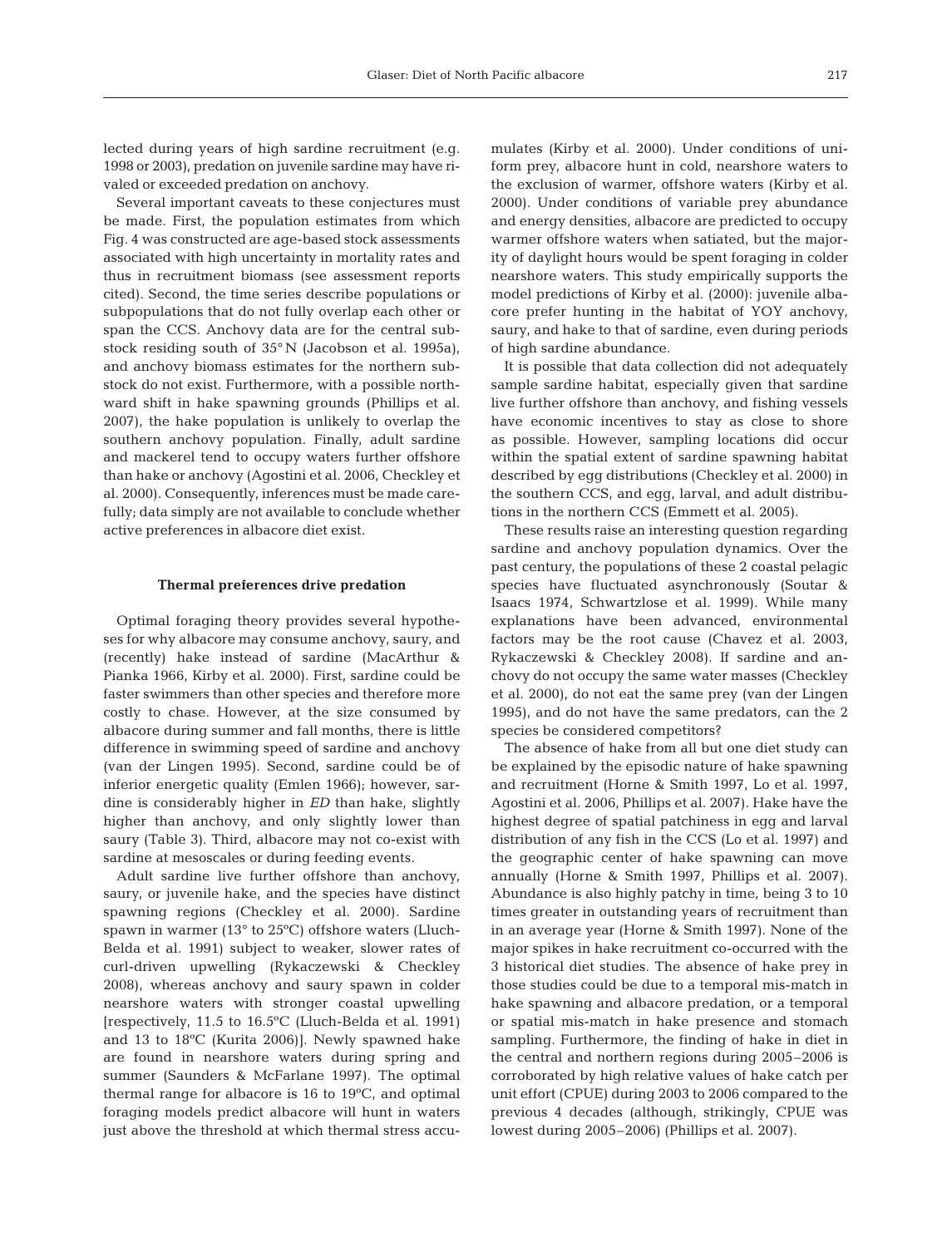## **Reconceptualizing albacore foraging**

This study reconceptualizes historical diet studies by translating numeric gut content data into the currency of energetics. Energetic values are the most accurate way to quantify the importance of a prey item to the growth of the predator (Wallace 1981, Probst et al. 1984, Pope et al. 2001). Numerous indices can be used to quantify diet habits, such as the Index of Relative Importance (Pinkas et al. 1971), the Geometric Importance Index (Assis 1996), mean stomach fullness (Pope et al. 2001), and simple metrics of number, volume, or frequency of occurrence of prey. Energetic contribution avoids over-emphasizing small but numerous prey (e.g. euphausiids) or prey that occur regularly but in small numbers, and is a biologically meaningful quantity. In this light, the diet habits of albacore appear less diverse than presumed in the past. For example, Pinkas et al. (1971) emphasize the importance of crustaceans, in particular euphausiids, to albacore diet. However, when *ED* is taken into account, crustaceans are insignificant: only 1 of 4 studies found *E* greater than 3%. Likewise, cephalopods were 30% of energetic intake during the 1968–1969 study, but elsewhere they contributed less than 12%. If only species richness of diet is considered, the 10 species of cephalopods consumed make diet appear more diverse. While the importance of weak predator–prey interactions should not be ignored (McCann et al. 1998), research efforts could focus on a more narrow range of prey.

This refined view of juvenile albacore diet habits suggests that their classification as generalist predators should be qualified. Undoubtedly juvenile albacore 'eat what they see', a characteristic of opportunists. However, what they see may be confined to a particular environment — in this case, to that favoring juvenile anchovy, saury, and hake. Therefore, the scale at which predation is viewed becomes critical. If one conceptualizes the entire CCS as an aggregated food web, as many ecosystem models do (e.g. Field et al. 2006), albacore do not consume some species (namely, sardine) in proportion to abundance in the environment. However, when smaller spatial scales are considered, albacore consume prey they encounter, possibly in proportion to the rate of encounter.

#### **Importance of energy density and diet stability**

Accounting for variability in prey *ED* is important for accurate modeling of predator consumption rates (Stewart & Binkowski 1986). *ED* values can differ significantly within a species, depending primarily on reproductive status (Kitts 2004) and size (Ciannelli et al. 2002). However, other studies have shown weak or no relationships between size and *ED* (Payne et al. 1999, Eder & Lewis 2005). In the case of North Pacific albacore, prey spawning status is uniform (reproductively immature) and the size distribution of prey is narrowly confined to YOY sizes. Thus, the most relevant evidence for interpreting variability in *ED* comes from studies that focus on juvenile fishes (Arrhenius & Hansson 1996, Ciannelli et al. 2002, Tirelli et al. 2006). Among juvenile fishes, *ED* increases linearly with growth, but the intraspecies variability at any given time is low. Thus, when focusing on a subpopulation of predators in a given region and season, interspecies variability in prey *ED* is more important than intraspecies variability due to size or spawning status.

The choice of  $ED_n$  used in a bioenergetics model can have a significant impact on calculated consumption rates for certain types of predators (Fig. 2). There is a geometrically decreasing relationship between the biomass a predator must consume to maintain stable energetic intake and the  $ED<sub>n</sub>$  of prey. The steepest portion of the curve in Fig. 2 demonstrates the importance of calculating *EDn* using weighted means. For example, if albacore diet were 75% *Pleuroncodes planipes* (a pelagic decapod) and 25% *Engraulis mordax*, *EDn* would be  $3.9 \text{ kJ g}^{-1}$  and an age-3 albacore would need to consume 190.5 g  $d^{-1}$ , or 3.2% of its body weight, to maintain stable energetic intake or growth. However, if diet were 25% *P. planipes* and 75% *E. mordax*, *EDn* would be 5.8 kJ  $g^{-1}$  and that same albacore would need to consume only 128.8 g  $d^{-1}$ , or 2.2% of body weight. Furthermore, the arithmetic (non-weighted) mean of the individual *ED* values is 4.8 kJ  $q^{-1}$ , inaccurately quantifying consumption of 154.8 g  $d^{-1}$ . When scaled to the population level, as in ecosystem models, these inaccuracies become significant. Thus, unless prey are consumed in uniform proportions, an ensemble *ED* must be calculated as a weighted mean.

Although the 3 main prey items of albacore vary in *ED*, the range of values lies on the asymptotic portion of the curve in Fig. 2 and energetic tradeoffs between prey items may be of small consequence to daily biomass consumption. Hypothetically, a 25% difference in daily demand could impact growth rates. However, given the proportional composition of species in albacore diet, the *EDn* values are strikingly similar. This suggests that albacore maintain a stable base of prey — from an energetics standpoint. Finally, it should be noted that fish are unlikely to adjust biomass consumption while holding growth constant, or to change growth rate while holding consumption rates constant. More likely, there is plasticity in both rates and the overall impact would be a less pronounced adjustment to both.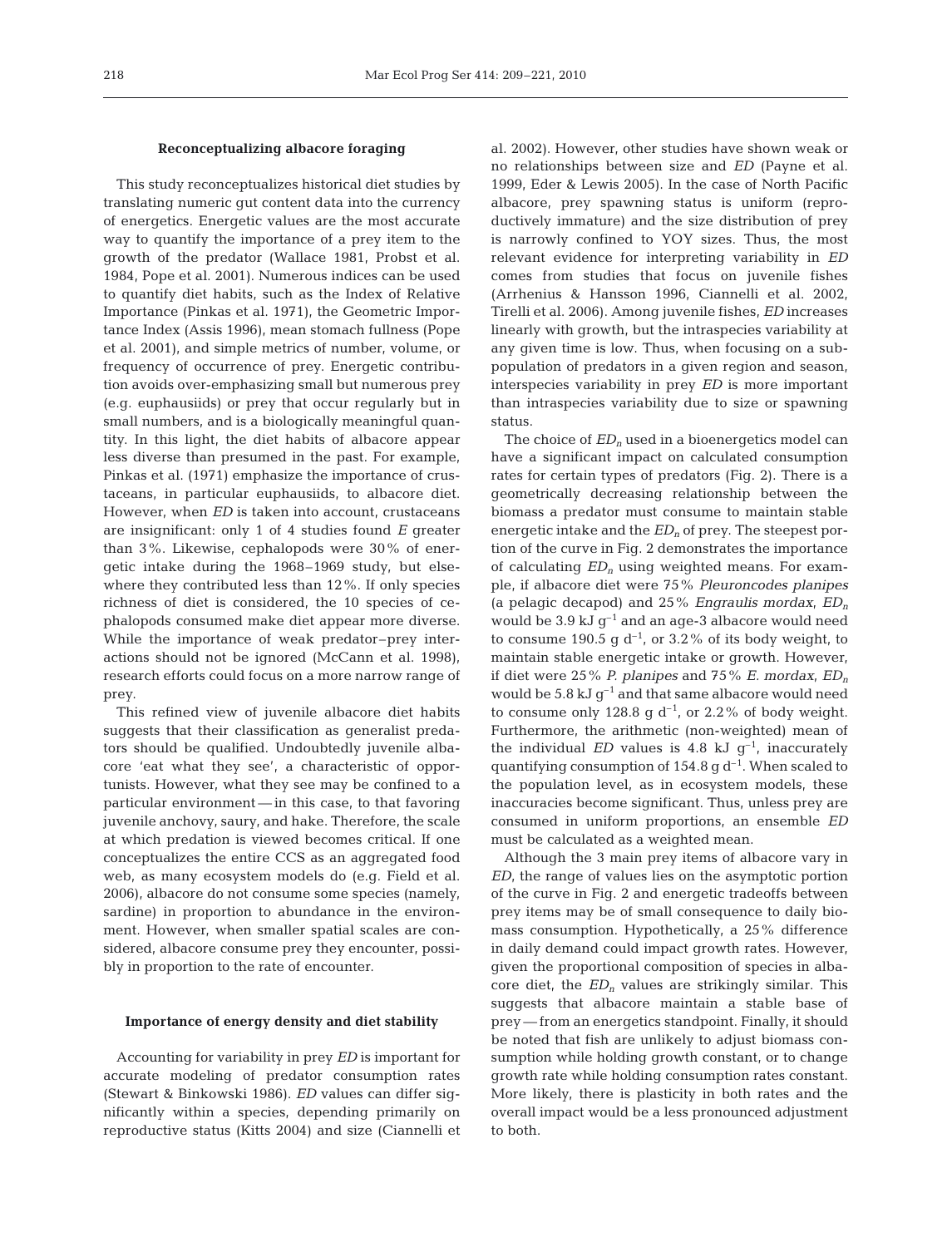This is not to neglect the possibility of detrimental shifts in prey quality in the future, nor to discount the importance of variable  $ED_n$  in other types of predators. Changes in relative *ED* can explain predator preferences in prey (Mohn & Bowen 1996, Stenson et al. 1997), and declines in  $ED<sub>n</sub>$  have been linked to declining predator populations (Lawson et al. 1998, Kitts 2004). If the suite of prey available to juvenile albacore in the CCS were to change significantly, particularly if anchovy or saury were replaced by lower energy prey, juvenile albacore would either switch prey, increase rates of biomass consumption, or face declining growth rates. In general, the type of predator is a critical consideration when assessing variable prey *ED*. For predators that consume primarily crustaceans or other low*ED* prey (the steep portion of the curve in Fig. 2), interspecies variability can lead to dramatic differences in daily rates. However, for piscivores or predators that consume high *ED* prey (the flat portion of the curve in Fig. 2), the interspecies differences may contribute much less to overall variability in growth rates or population dynamics.

The low variability in  $ED<sub>n</sub>$  translates into equally stable *Q:B*. The value for *Q:B* calculated here (mean 7.3) is lower than the 13.4 calculated by Essington (2003), but his model used a mean *ED* value of 5.0 and applied to the full North Pacific population of albacore (adults significantly increase the ratio). While these *Q:B* ratios are specific to juvenile North Pacific albacore in the CCS, the estimates of uncertainty can be used to guide input to models of other species and systems. As ecosystem models begin to incorporate measurements of uncertainty, field-verified data such as these are increasingly needed (Christensen & Walters 2004).

Results from the past 50 yr should offer some reassurance that diet, biomass consumption and  $ED<sub>n</sub>$  values for juvenile albacore are stable, even during periods of widespread change in the CCS (e.g. Hare & Mantua 2000, McGowan et al. 2003). Lavaniegos & Ohman (2007) showed that carbon biomass of zooplankton in the CCS has remained stable throughout the oceanic changes evident during 1976 to 1977. since the mid-1950s (Ohman & Venrick 2003), the total biomass of zooplankton has remained stable. Although zooplankton are not a major source of energy to albacore, stable carbon biomass estimates at these lower trophic levels suggest that the overall food web has redundancies.

This study supports recent calls (Link 2007) to expand data collection for species that are not currently assessed. Heavy fishing pressure has been linked to serial depletion of top predators: when one commercial species is fished to low abundances, fisheries have economic incentives to switch target species and changes

to the food web result (Pauly et al. 2002, Link 2007). Newly fished species are rarely as well studied as historically profitable fisheries, an alarming aspect of serial depletion (Pauly et al. 2002). This scenario has a likelihood of being repeated in the CCS. The dearth of data describing saury in the CCS, and the short time series of anchovy biomass, make it impossible to know whether the recent increase in hake in albacore diet is a result of fewer anchovy or saury in the environment. In the CCS, human catches of anchovy and saury are low and zero, respectively, suggesting juvenile albacore are not directly competing with humans for their most important prey items. However, humans already have expanded fisheries into previously unharvested species, and the trend will continue in order to sustain world protein demand (Pauly et al. 2002). Collection of more thorough data on saury and resumption of stock assessments of anchovy may be prudent undertakings now, before these stocks face new fishing pressure. Failure to understand and document long-term changes in these critical prey species may one day inhibit our study of the population dynamics of a commercially important marine predator.

*Acknowledgements.* I am grateful to the students, researchers, and fishing vessels who contributed to this study: J. Lagrange, T. Mattusch, K. & K. Vanderpool, P. Svornich, M. Medak, K. Honkola, M. Stowe, B. Monroe, H. Dewar, R. Rykaczewski, N. Mehaffie, R. Combs, A. McBeth, R. Waddell, J. Weddell, A. Preti, F. G. E. Hochberg, A. Townsend, M. Lowry, J. Hyde, and R. Vetter. I thank D. Checkley, G. Watters, M. Ohman, B. Werner, T. Essington, G. Sugihara, and J. Kohn for providing valuable reviews on drafts of this manuscript. This research was funded by National Sea Grant, California Sea Grant, and a research grant from the American Fisherman's Research Foundation.

## LITERATURE CITED

- ▶ Agostini VN, Francis RC, Hollowed AB, Pierce SD, Wilson C, Hendrix AN (2006) The relationship between Pacific hake (*Merluccius productus*) distribution and poleward subsurface flow in the California Current System. Can J Fish Aquat Sci 63:2648–2659
- Despite changes in species composition of zooplankton ▶ Arrhenius F, Hansson S (1996) Growth and seasonal changes in energy content of young Baltic Sea herring (*Clupea harengus* L). ICES J Mar Sci 53:792–801
	- Assis CA (1996) A generalised index for stomach contents analysis in fish. Sci Mar 60:385–389
	- Barr CM (2009) Are there two subgroups of albacore, *Thunnus alalunga*, in the North Pacific? Evidence from variability in catch, seasonal migrations, and length composition for two subgroups in the coastal fishery of North America. Masters thesis, Oregon State University, Corvallis, OR
	- Baumgartner TR, Soutar A, Ferreirabartrina V (1992) Reconstruction of the history of Pacific sardine and Northern anchovy populations over the past 2 millennia from sediments of the Santa Barbara Basin, California. Calif Coop Ocean Fish Invest Rep 33:24–40
	- Bernard HJ, Hedgepeth JB, Reilly SB (1985) Stomach con-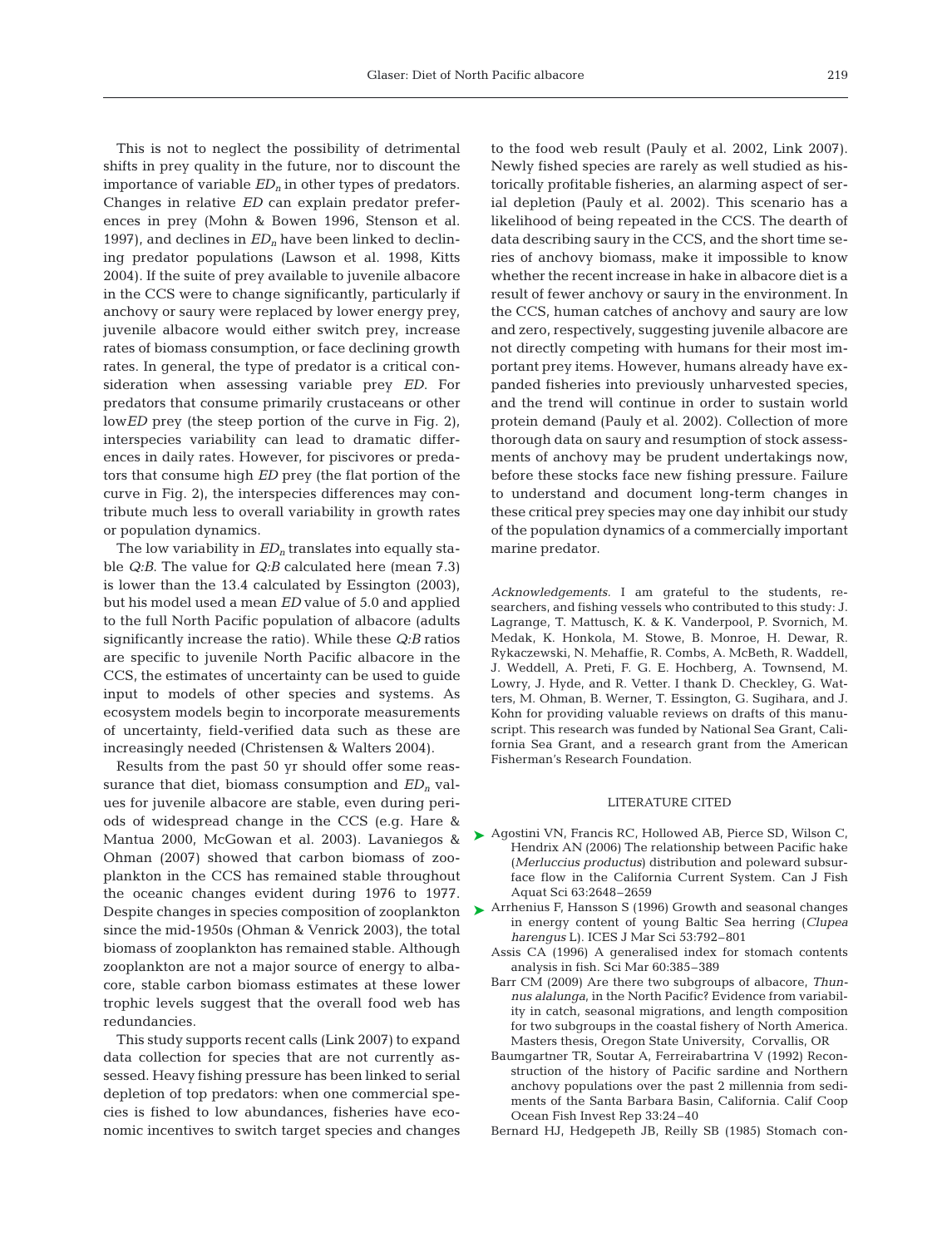tents of albacore, skipjack, and bonito caught off Southern California during summer 1983. Calif Coop Ocean Fish Invest Rep 26:175–182

- ► Brodeur RD, Fisher JP, Emmett RL, Morgan CA, Casillas E (2005) Species composition and community structure of pelagic nekton off Oregon and Washington under variable oceanographic conditions. Mar Ecol Prog Ser 298:41–57
- Chavez FP, Ryan J, Lluch-Cota SE, Niquen M (2003) From ➤ anchovies to sardines and back: multidecadal change in the Pacific Ocean. Science 299:217–221
- ► Checkley DM Jr., Dotson RC, Griffith DA (2000) Continuous, underway sampling of eggs of Pacific sardine (*Sardinops sagax*) and northern anchovy (*Engraulis mordax*) in spring 1996 and 1997 off southern and central California. Deep-Sea Res II 47:1139–1155
- ► Christensen V, Walters CJ (2004) Ecopath with Ecosim: methods, capabilities and limitations. Ecol Modell 172:109–139
- Ciannelli L, Paul AJ, Brodeur RD (2002) Regional, interannual ➤ and size-related variation of age 0 year walleye pollock whole body energy content around the Pribilof Islands, Bering Sea. J Fish Biol 60:1267–1279
	- Clarke MR (1986) A handbook for the identification of cephalopod beaks. Oxford University Press, New York
	- Clothier CR (1952) A key to some Southern California fishes based on vertebral characteristics. Fish Bull 79:1–87
- ► Consoli P, Romeo T, Battaglia P, Castriota L, Esposito V, Andaloro F (2008) Feeding habits of the albacore tuna *Thunnus alalunga* (Perciformes, Scombridae) from central Mediterranean Sea. Mar Biol 155:113–120
- ► Cox SP, Essington TE, Kitchell JF, Martell SJD, Walters CJ, Boggs C, Kaplan I (2002) Reconstructing ecosystem dynamics in the central Pacific Ocean, 1952–1998. II. A preliminary assessment of the trophic impacts of fishing and effects on tuna dynamics. Can J Fish Aquat Sci 59: 1736–1747
	- de Zarate VO, Restrepo V (2001) Analysis of tagging data from North albacore: von Bertalanffy growth estimates and catch-at-age. Collect Vol Sci Pap ICCAT 52:1435– 1446
- ► Eder EB, Lewis MN (2005) Proximate composition and energetic value of demersal and pelagic prey species from the SW Atlantic Ocean. Mar Ecol Prog Ser 291:43–52
- ► Emlen JM (1966) The role of time and energy in food preference. Am Nat 100:611–618
	- Emmett RL, Brodeur RD, Miller TW, Pool SS, Krutzikowsky GK, Bentley PJ, McCrae J (2005) Pacific sardine (*Sardinops sagax*) abundance, distribution, and ecological Fish Invest Rep 46:122–143
- ► Essington TE (2003) Development and sensitivity analysis of bioenergetics models for skipjack tuna and albacore: A comparison of alternative life histories. Trans Am Fish Soc 132:759–770
	- Field JC, Francis RC, Aydin K (2006) Top-down modeling and bottom-up dynamics: Linking a fisheries-based ecosystem model with climate. Prog Oceanogr 68:238–270
	- Froese F, Pauly D (2008) FishBase. Accessed Feb 2008. www.fishbase.org
	- Graham JJ (1959) Northeastern Pacific albacore survey. Part 1. Biological observations. Fisheries Report no. 310
- ▶ Hare SR, Mantua NJ (2000) Empirical evidence for North Pacific regime shifts in 1977 and 1989. Prog Oceanogr 47: 103–145
	- Hart JL, Barraclough WE, Pike GC, Bethune W (1948) Accumulated data on albacore (*Thunnus alalunga*). Pacific Biological Station, Fisheries Research Board of Canada. No. 12
- Harvey JT, Loughlin TR, Perez MA, Oxman DS (2000) Relationship between fish size and otolith length for 63 species of fishes from the eastern North Pacific Ocean. NOAA Tech Rep 150:1–36
- Helser TE, Stewart IJ, Fleischer GW, Martell S (2006) Stock assessment of Pacific hake (whiting) in U.S. and Canadian Waters in 2006. Northwest Fisheries Science Center, Seattle, WA
- Hill KT, Crone PR (2005) Assessment of the Pacific mackerel (*Scomber japonicus*) stock for U.S. management in the 2005–2006 season. Pacific Fisheries Management Council, Portland, OR
- Hill KT, Dorval E, Lo NCH, Macewicz BJ, Show C, Felix-Uraga R (2007) Assessment of the Pacific sardine resource in 2007 for US management in 2008. NOAA Tech Memo NOAA-TM-NMFS-SWFSC-413, US Dept Commerce
- ► Hollowed AB, Bax N, Beamish R, Collie J and others (2000) Are multispecies models an improvement on single-species models for measuring fishing impacts on marine ecosystems? ICES J Mar Sci 57:707–719
	- Horne JK, Smith PE (1997) Space and time scales in Pacific hake recruitment processes: latitudinal variation over annual cycles. Calif Coop Ocean Fish Invest Rep 38:  $90 - 102$
- ► Hsieh CH, Glaser SM, Lucas AJ, Sugihara G (2005) Distinguishing random environmental fluctuations from ecological catastrophes for the North Pacific Ocean. Nature 435: 336–340
	- Isaacs JD, Fleminger A, Miller JK (1969) Distributional atlas of zooplankton biomass in the California Current region: spring and fall 1955–1959. Calif Coop Fish Invest Atlas, 10
	- ISC (2006) Report of the ISC–Albacore Working Group Stock Assessment Workshop, National Research Institute of Far Seas Fisheries, Shimizu
	- Iversen RTB (1962) Food of albacore tuna, *Thunnus germo* (Lacepede), in the central and northeastern Pacific. Fish Bull 62:459–481
- ► Jacobson LD, MacCall AD (1995) Stock-recruitment models for Pacific sardine (*Sardinops sagax*). Can J Fish Aquat Sci 52:566–577
	- Jacobson LD, Lo NCH, Herrick SF, Bishop T (1995) Spawning biomass of the Northern anchovy in 1995 and status of the coastal pelagic fishery during 1994. Administrative Report LJ-95-11. National Marine Fisheries Service, La Jolla, CA
- ► Kimura S, Munenori N, Sugimoto T (1997) Migrations of albacore, *Thunnus alalunga*, in the North Pacific Ocean in relation to large oceanic phenomena. Fish Oceanogr 6:51–57
- relationships in the Pacific Northwest. Calif Coop Ocean  $\qquad$  Kirby DS, Fiksen O, Hart PJB (2000) A dynamic optimisation model for the behaviour of tunas at ocean fronts. Fish Oceanogr 9:328–342
	- Kitchell JF, Boggs CH, He X, Walters CJ (1999) Keystone predators in the central Pacific. In: Ecosystem approaches for fisheries management. University of Alaska Sea Grant AK-SG-99-01, Fairbanks, AK, p 665–683
	- ► Kitts DD, Huynh MD, Hu C, Trites AW (2004) Season variation in nutrient composition of Alaskan walleye pollock. Can J Zool 82:1408–1415
	- ► Kurita Y (2006) Regional and interannual variations in spawning activity of Pacific saury, *Cololabis saira*, during northward migration in spring in the north-western Pacific. J Fish Biol 69:846–859
		- Laurs RM, Lynn RJ (1977) Seasonal migration of North Pacific albacore, *Thunnus alalunga*, into North American coastal waters – distribution, relative abundance, and association with transition zone waters. Fish Bull 75:795–822
		- Laurs RM, Lynn RJ (1991) North Pacific albacore ecology and oceanography. NOAA Tech Rep 105:69–87